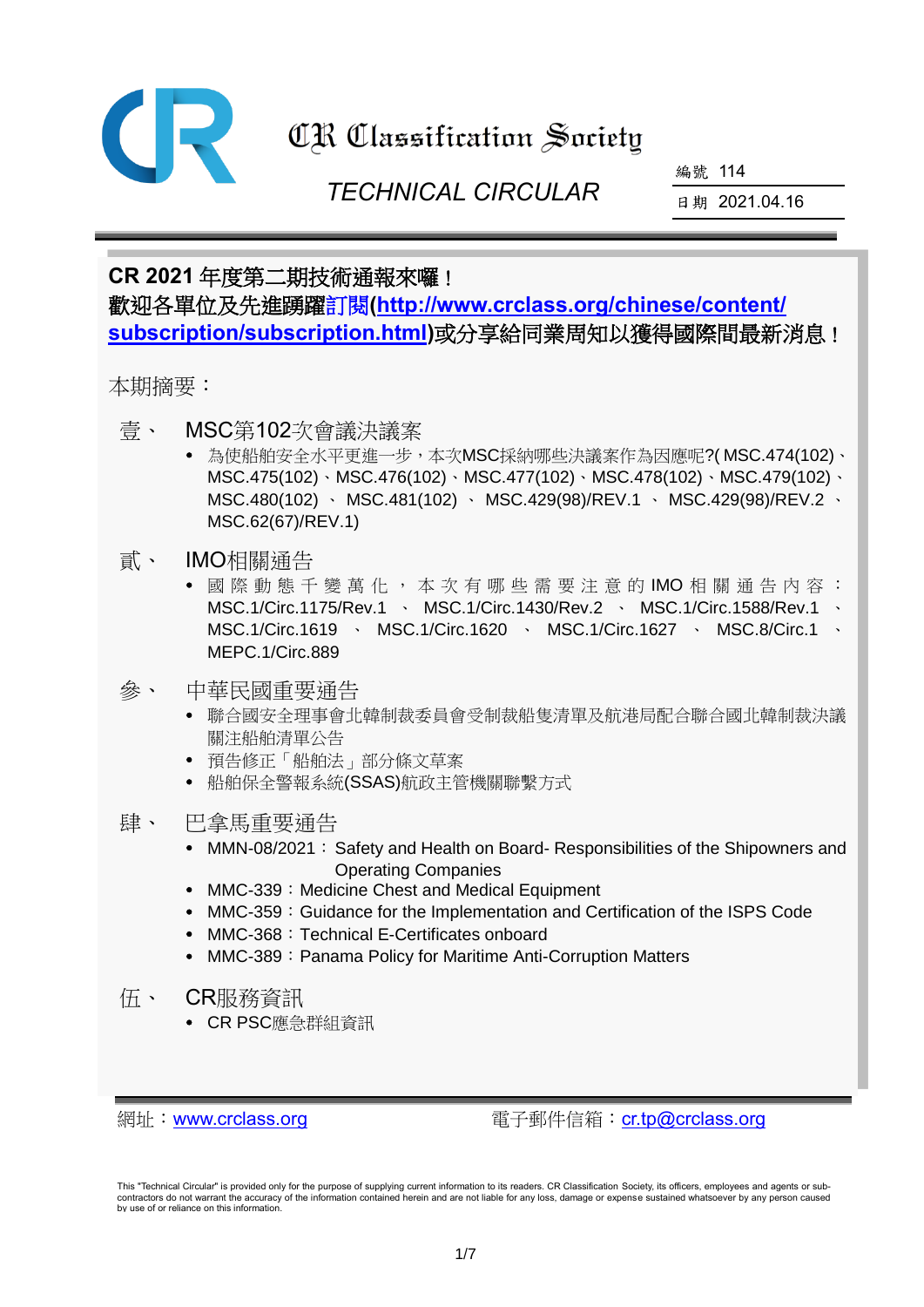國際海事組織**(IMO)**海事安全委員會**(MSC)**第**102**次會議於**2020**年**11**月**4**日至**11**月**11**日 以遠端方式開會,會議重點議題請參考第**112**[期技術通報。](https://www.crclass.org/chinese/download/ti-tc/112/112.pdf)另本次會議所採納之決議案 內容如下:

- 一、 **[MSC.474\(102\)](https://www.crclass.org/chinese/download/ti-tc/114/1-1%20MSC.474(102).pdf)**決議案:修正海上人命安全國際公約**(SOLAS)**,預計**2024**年**1**月**1**日生效:
	- $(-)$  SOLAS Reg. II-1/3-8:
		- 1. 所有船舶應檢查及維護繫泊設備(包括纜繩),並保持可用狀態。
		- 2. 2024年1月1日以後簽約建造之總噸位3000以上船舶,其繫泊設備(包括纜繩), 應符合IMO準則。未滿總噸位3000之船舶應盡可能符合IMO制定之準則或主 管機關之國家標準。
	- $(\square)$  SOLAS Reg. II-1/7-2:
		- 1. 背景:現行針對安裝在艙壁甲板上之水密門,在計算破損穩度時,僅針對船 舶在最終水線(Final Waterline)時水密門是否會被浸沒計算。
		- 2. 本次修正: 2024年1月1日以後建造之客船,除須計算Final Waterline之情況, 亦須計算中期浸水階段(Intermediate Stage of Flooding)以及最終浸水階段 (Final Stage of Flooding)的情況。
	- $(\equiv)$  SOLAS Reg. II-1/12:
		- 1. 背景:原先規定防撞艙壁內只能用螺旋閥(Screw Down Valve),而後允許2020 年1月1日以後建造之貨船於防撞艙壁內有條件地使用蝶閥。
		- 2. 本次修正:2024年1月1日以後建造的船舶,刪除關於貫穿防撞艙壁管道上的 閥型要求(依MSC.8/Circ.1通告,主管機關可選擇提前適用該修正案)。
		- 3. 補充說明:本次修正內容僅針對閥型放寬;閥之材質仍應為鋼、青銅或其他 經認可之韌性材料,不得採用普通鑄鋼或類似材料製成。
	- (四) SOLAS Reg. II-1/13:
		- 1. 背景: 依SOLAS II-2/23, 客船所有電動操作的滑動水密門都應有一個位於安 全中心的中央操作控制台。安全中心可為駕駛台的一部分或與駕駛台分開。
		- 2. 本次明確:若安全中心與駕駛台分開,則駕駛台內也應設置一水密門控制台。
	- (五) SOLAS Reg. II-1/15: 2024年1月1日以後建造的船舶,客船艙壁甲板和貨船乾 舷甲板以下的裝貨舷門和類似開口應安裝門,使其與外板達到同樣的水密性和結 構完整性。此外,這些開口之開啟方向應該向外。
	- (六) SOLAS Reg. II-1/16& SOLAS Reg. II-1/21:
		- 1. 刪除灰槽及垃圾滑槽之水密構造初次檢驗之要求。
		- 2. 有關客船水密門等的定期檢查項目,刪除灰槽與垃圾滑槽。
	- (七) SOLAS Reg. II-1/17:修正有關2024年1月1日以後建造之船舶,其位於艙壁甲板 以上內部水密分艙布置之門之規定。
	- (八) SOLAS Reg. II-1/17-1:
		- 1. 現行條文中:除非符合本條1.2跟1.3段之規定,所有通向艙壁甲板以下處所的 「通道口」的最低點至少應高出艙壁甲板2.5公尺。
		- 2. 本次將「通道口」修改為「自駛上駛下甲板之通道口」。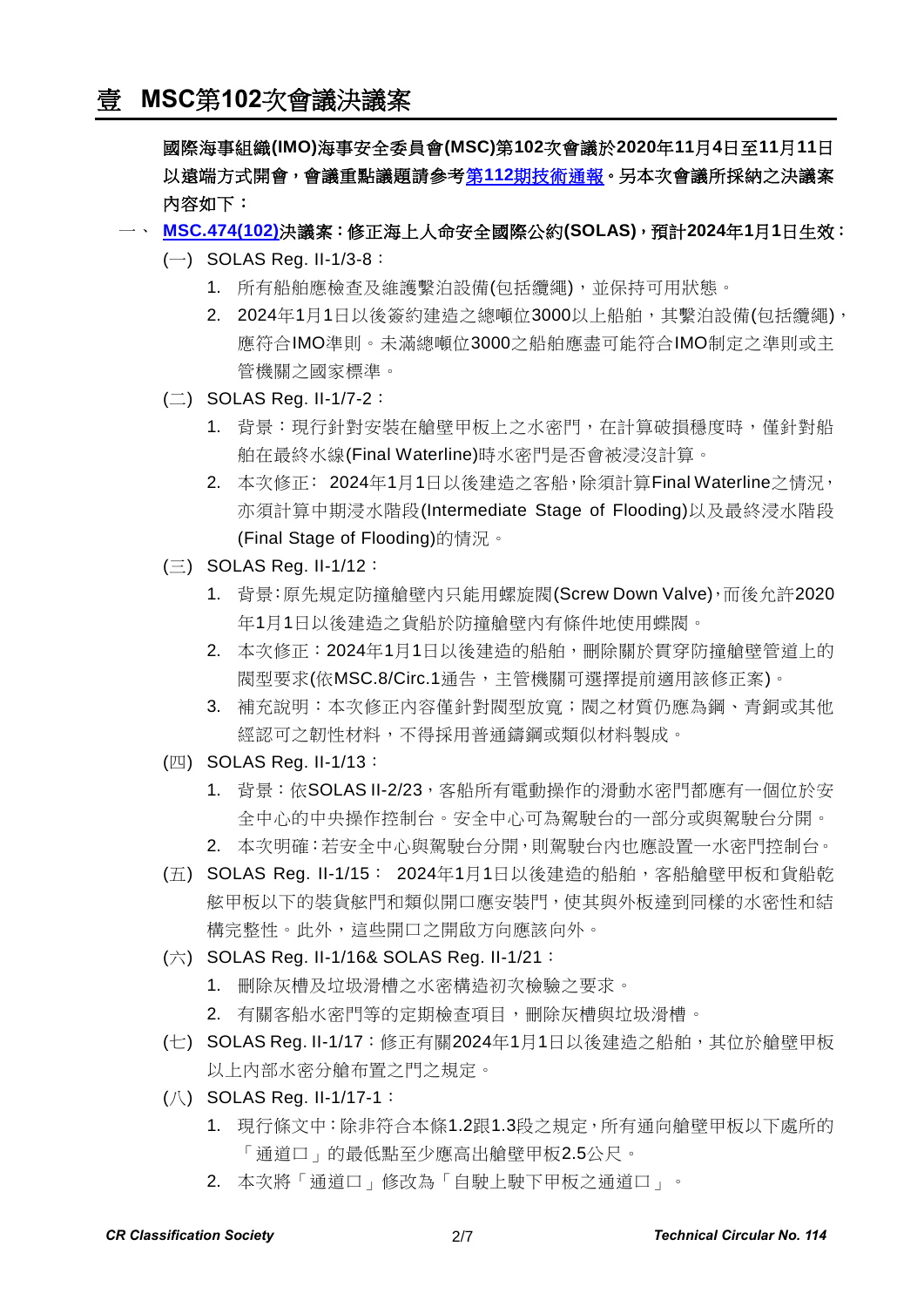- (九) SOLAS Reg. II-1/19:2024年1月1日以後建造之客船,若適用安裝穩度電腦(Reg. II-1/8-1.3)要求者,該破損控制資訊應包含船上穩度電腦提供之破損穩度支援資 料。
- (十) SOLAS Reg. II-1/22:2024年1月1日以後建造之船舶,在開航前應確認位於客船 艙壁甲板和貨船乾舷甲板之水密艙口,以及所有水密艙口下方的舷梯、貨物以及 加油口處於關閉狀態,並在航行期間保持關閉狀態。但船長得允許在航行時打開 水密艙口一段期間(允許人員通過或進入),而後應將其關閉。

### 二、 **[MSC.475\(102\)](https://www.crclass.org/chinese/download/ti-tc/114/1-2%20MSC.475(102).pdf)**決議案:修正國際船舶使用氣體或其他低閃點燃料安全章程**(IGF Code)**, 預計**2024**年**1**月**1**日生效:

- (一) 免除堰艙(Cofferdams)裝設壓力釋放系統之要求。
- (二) 2024年1月1日以後建造並使用氣體或其他低閃點燃料之船舶,針對船上具有泵、 壓縮機等有火災風險設備之燃料準備室,新增須裝設固定式滅火系統之要求。
- (三) 修正燃油櫃及壓力容器銲接程序之拉伸測試規定。

### 三、 **[MSC.476\(102\)](https://www.crclass.org/chinese/download/ti-tc/114/1-3%20MSC.476(102).pdf)**決議案:修正國際載運散裝液化氣體船舶構造與設備章程**(IGC Code)**, 預計**2024**年**1**月**1**日生效:

(一) 修正燃油櫃及壓力容器銲接程序之拉伸測試規定。

### 四、 **[MSC.477\(102\)](https://www.crclass.org/chinese/download/ti-tc/114/1-4%20MSC.477(102).pdf)**決議案:修正國際海運危險品章程**(IMDG Code)**,預計**2022**年**6**月**1**日生 效:

- (一) 全文修正IMDG Code(修正編號40-20)。
- (二) 增加A類醫療廢物海運條款(UN 3549)。
- (三) 新增關於資料記錄器和貨物追蹤裝置的規定。
- (四) 刪除第5/5.5.2.5.1部分,燻蒸氣體檢測設備的要求。
- (五) 修訂第5/5.4.3.1部分(船上所需文件)。
- (六) 修訂第7/7.1.4.4.2部分(第1類貨物與生活區、救生設備等的積載隔離)。

### 五、 **[MSC.478\(102\)](https://www.crclass.org/chinese/download/ti-tc/114/1-5%20MSC.478(102).pdf)**決議案:航海人員訓練、發證及航行當值標準章程(**STCW Code**)**B**部 分修正案,該修正案建議於**2021**年**1**月**1**日生效:

- (一) 更新STCW Code B部分之B-I/2表格(List of certificates or documentary evidence required under the STCW Convention), 提供船上各個職務所應具備之最新證書 清單,以提供主管機關、港口國管制(PSC)、認可組織(RO)能一致地執行STCW Code。
- 六、 **[MSC.479\(102\)](https://www.crclass.org/chinese/download/ti-tc/114/1-6%20MSC.479(102).pdf)**決議案:經修訂之駛上駛下船運輸道路車輛繫固布置準則:
	- (一) 本準則適用航行於非遮蔽水域(unsheltered waters)載運本準則3.2.1至3.2.5所定 義之道路車輛之駛上駛下船舶。(但不適用載運公車之情況。)
	- (二) 本準則主要針對船舶甲板以及車輛本身之安全點規範相關布置要求,並同時針對 車輛安全點之數量以及結構強度進行規定。

#### 七、 **[MSC.480\(102\)](https://www.crclass.org/chinese/download/ti-tc/114/1-7%20MSC.480(102).pdf)**決議案:船載日本區域衛星導航系統**(QZSS)**接收設備性能標準:

(一) 根據國際海事組織(IMO)大會A.1046(27)決議案,已認可日本區域衛星導航系統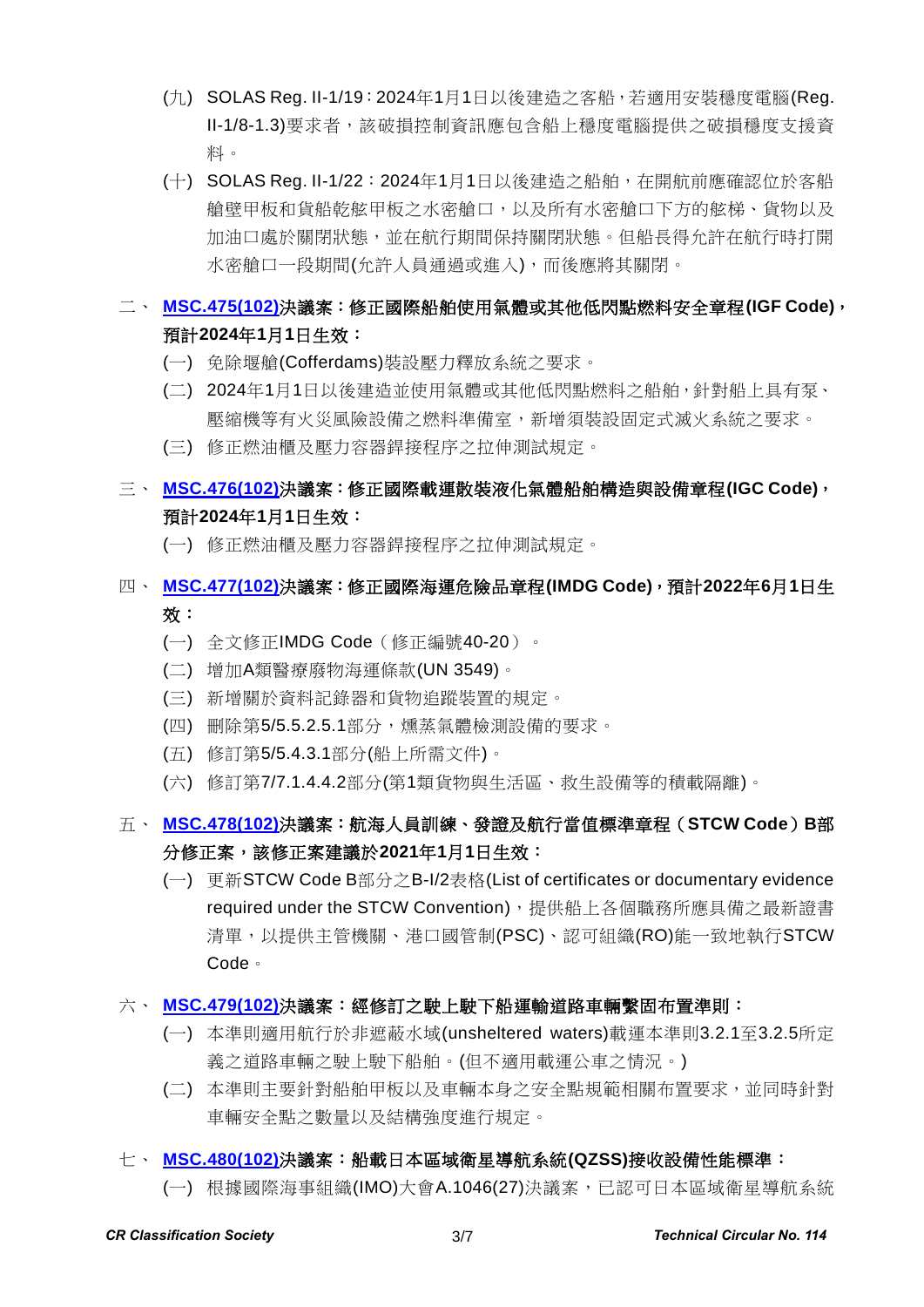(QZSS)得構成全球無線導航系統(worldwide radionavigation system)之元件。

- (二) IMO制定本日本區域衛星導航系統(QZSS)接收設備性能標準,IMO建議各國政府 確保於2024年1月1日起安裝於船上的QZSS設備至少符合本性能標準。
- 八、 **[MSC.481\(102\)](https://www.crclass.org/chinese/download/ti-tc/114/1-8%20MSC.481(102).pdf)**決議案:經修訂之有關救生設備使用和安裝反光材料建議案:
	- (一) 本通告取代過去IMO大會決議案A.658(16),提供新版之救生設備使用和安裝反光 材料之建議。但主管機關仍得接受過去已依據A.658(16)決議案安裝反光材料之 救生艇。

### 九、 **[MSC.429\(98\)/REV.1](https://www.crclass.org/chinese/download/ti-tc/114/1-9%20MSC.429(98)Rev1.pdf)**及**[MSC.429\(98\)/REV.2](https://www.crclass.org/chinese/download/ti-tc/114/1-10%20MSC.429(98)rev2.pdf)**決議案:經修訂之**SOLAS**公約**II-1**章分艙 與破損穩度規則解釋性文件:

- (一) 背景: MSC.429(98)決議案為配合MSC.421(98)所修正之SOLAS II-1章, 提供相 關分艙及破損穩度的解釋。(相關內容請參考本中心第92[期技術通報](https://www.crclass.org/chinese/download/ti-tc/92/92.pdf))
- (二) 本次更新相關內容,並分為以下兩種版本:
	- 1. REV.1版:於2024年1月1日前有效;
	- 2. REV.2版:於2024年1月1日以後有效。

### 十、 **[MSC.62\(67\)/REV.1](https://www.crclass.org/chinese/download/ti-tc/114/1-11%20MSC.62(67)Rev1.pdf)**決議案:經修訂之液貨船船艏安全通道準則:

- (一) 本決議案取代MSC.62(67)。
- (二) 背景:依據SOLAS Reg. II-1/3-3 之規定,液貨船(包括SOLAS Reg. II-1/2.12定 義之油輪、VII/8.2定義之化學品船和VII/11.2定義之氣體運輸船),應備有通道, 使得即使在惡劣的天氣條件下,亦能使船員安全到達船艏。
- (三) 本次更新1.2段:新增以下文字「位於乾舷甲板水平面上,且在切實可行下靠近船 舯之永久走道,無需安裝腳踏板」(permanent walkway located at the freeboard deck level, on or as near as practicable to the centreline of the ship, need not be fitted with foot-stops)。

# 貳 **IMO**相關通告

- 一、 **[MSC.1/Circ.1175/Rev.1](https://www.crclass.org/chinese/download/ti-tc/114/2-1%20MSC.1-Circ.1175-Rev.1%20-%20Re-issued%20to%20refer%20to%20the%20correct%20resolution%20MSC.474(102)%20in%20paragraph%202%20of%20the%20cover%20shee...%20(Secretariat).pdf)**:**Revised Guidance on Shipboard Towing and Mooring Equipment**:
	- (一) 背景:IMO配合本次MSC.474(102)修正案所修正之SOLAS Reg. II-1/3-8修正本 通告,針對船舶之拖曳及繫泊設備之強度及布置制定相關要求。
	- (二) 該通告適用在2024年1月1日以後建造之船舶;2007年1月1日以後至2024年1月1 日前建造之船舶仍維持適用MSC.1/Circ1175通告。
	- (三) 本通告針對繫泊設備、配件以及支撐點之設計構造提供相對應之標準
	- (四) 本通告不適用特殊拖曳之船體構造設備及支撐點之設計與結構,例如:護航拖曳 (Escort towing)、運 河過 境 拖曳 (Canal transit towing)、液 貨 船之緊 急 拖曳 (Emergency towing for tankers)。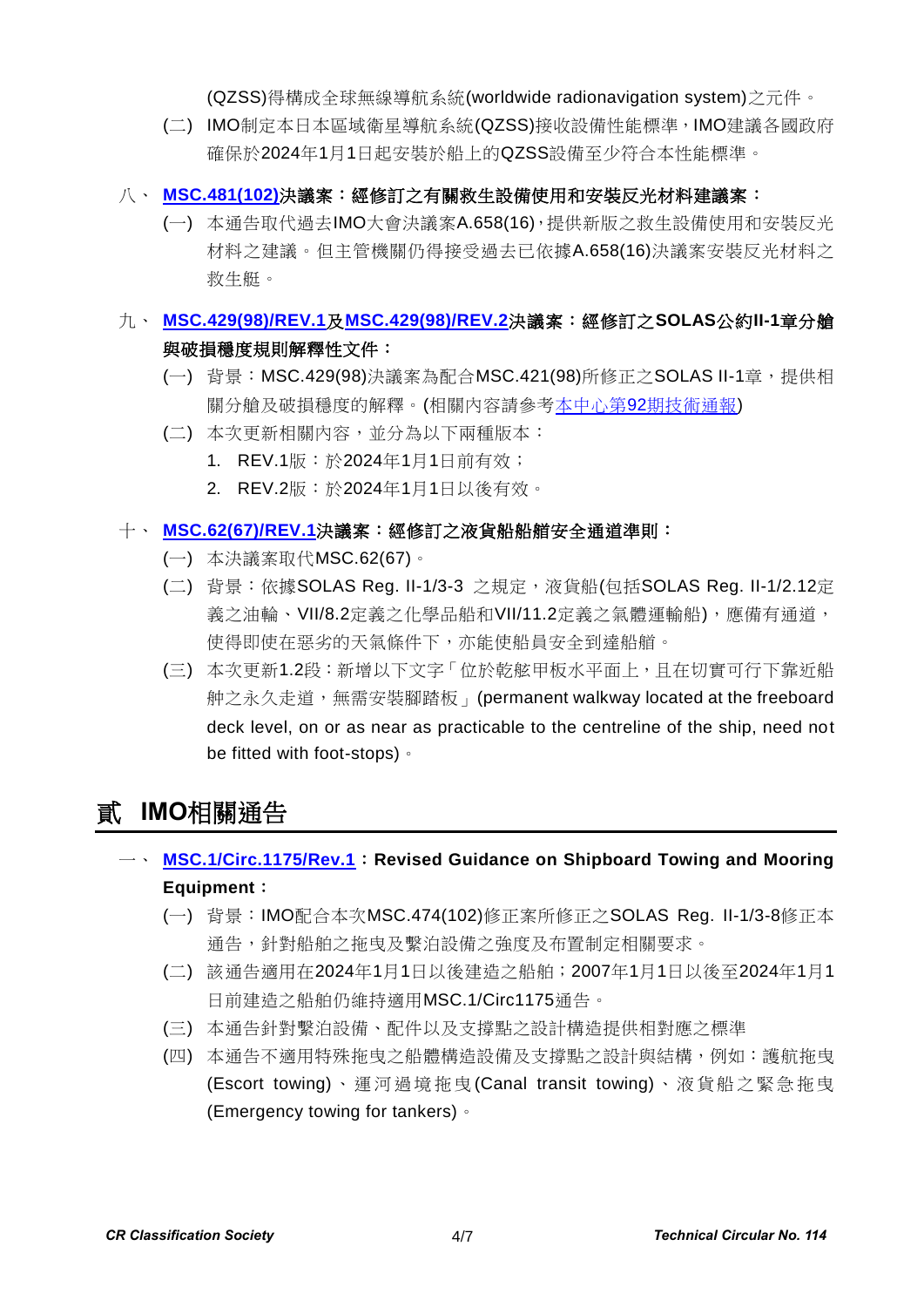- 二、 **[MSC.1/Circ.1430/Rev.2](https://www.crclass.org/chinese/download/ti-tc/114/2-2%20MSC.1-Circ.1430-Rev.2%20-%20Revised%20Guidelines%20For%20The%20Design%20And%20Approval%20OfFixed%20Water-Based%20Fire-Fighting%20Systems%20F...%20(Secretariat)%20(1).pdf)**:**Revised Guidelines for the Design and Approval of Fixed Water-Based Fire-Fighting Systems for Ro-Ro Spaces and Special Category Spaces**:
	- (一) 本準則針對SOLAS Reg. II-2/3.12、II-2/3.13、II-2/3.35、II-2/3.36、II-2/3.46以及 II-2/3.49所定義之駛上駛下空間及特種空間提供固定式水基滅火系統之設計與認 可準則。
	- (二) IMO邀請各會員國針對在2021年1月1日以後安裝在駛上駛下空間及特種空間之 固定式水基滅火系統,使用該準則進行認可。
- 三、 **[MSC.1/Circ.1588/Rev.1](https://www.crclass.org/chinese/download/ti-tc/114/2-3%20MSC.1-Circ.1588-Rev.1%20-%20REVISED%20EMERGENCY%20RESPONSE%20PROCEDURES%20FOR%20SHIPS%20CARRYINGDANGEROUS%20GOODS%20(EMS%20GUIDE)%20(Secretariat).pdf)**:**Revised Emergency Response Procedures for Ships Carrying Dangerous Goods (EMS Guide)**:
	- (一) 該指南(EMS Guide)提供船員在危險品貨物發生火災、洩漏等意外情況下的應急 措施建議。
	- (二) 配合本次國際海運危險品章程(IMDG Code)之修正案(Amendment 40-20),同步 修改該指南之相關資訊。
- 四、 **[MSC.1/Circ.1619](https://www.crclass.org/chinese/download/ti-tc/114/2-4%20MSC.1-Circ.1619%20-%20Re-issued%20to%20refer%20to%20the%20correct%20resolution%20MSC.474(102)%20in%20paragraph%201%20of%20the%20cover%20shee...%20(Secretariat).pdf)**:**Guidelines on the Design of Mooring Arrangements and the Selection of Appropriate Mooring Equipment and Fittings for Safe Mooring**:
	- (一) 配合本次SOLAS Reg.II-1/3-8之修正案,該準則提供船東、設備商針對船舶繫泊 設備之設計、布置以及繫泊裝備與配件之選擇指引。
- 五、 **[MSC.1/Circ.1620](https://www.crclass.org/chinese/download/ti-tc/114/2-5%20MSC.1-Circ.1620%20-%20Guidelines%20For%20Inspection%20And%20Maintenance%20Of%20Mooring%20Equipment%20Including%20Lines%20(Secretariat).pdf)** : **Guidelines for Inspection and Maintenance of Mooring Equipment Including Lines**:
	- (一) 配合本次SOLAS Reg.II-1/3-8之修正案,該準則提供船舶繫泊設備之維護、船上 檢查以及汰換條件之指引。

### 六、 **[MSC.1/Circ.1627](https://www.crclass.org/chinese/download/ti-tc/114/2-6%20MSC.1-Circ.1627%20-%20Interim%20Guidelines%20On%20The%20Second%20Generation%20Intact%20Stability%20Criteria%20(Secretariat).pdf)**:**Interim Guidelines on the Second Generation Intact Stability Criteria**:

- (一) 本臨時準則之目的是依據2008年完整穩度章程(IS Code)A部分第1.2節的要求, 使用第二代完整穩度標準來評估波浪中的動態穩度失效模式(dynamic stability failure modes)。該動態穩度失效模式如下: 癱船狀態(dead ship condition), 過 度加速(excessive acceleration,),單純喪失穩度(pure loss of stability),參數橫 搖(parametric rolling)和騎浪/横甩(surf-riding/broaching)。
- 七、 **[MSC.8/Circ.1](https://www.crclass.org/chinese/download/ti-tc/114/2-7%20MSC.8-Circ.1%20-%20Voluntary%20Early%20Implementation%20Of%20The%20Amendments%20ToSolas%20Regulation%20Ii-112%20Adopted%20By%20Reso...%20(Secretariat).pdf)**:**Voluntary Early Implementation of the Amendments to SOLAS Regulation II-1/12 Adopted by Resolution MSC.474(102)**:
	- (一) 配合本次SOLAS Reg.II-1/12之修正案刪除關於貫穿防撞艙壁管道上的閥型要求, 因應部分船舶有自願提前執行之需求,並考慮到MSC.1/Circ.1565通告,同意各 國政府可在該修正案生效日(2024年1月1日)前提前實施。
	- (二) 主管機關若決議提前實施,則需藉由[GISIS](https://gisis.imo.org/Members/Default.aspx)向IMO通報。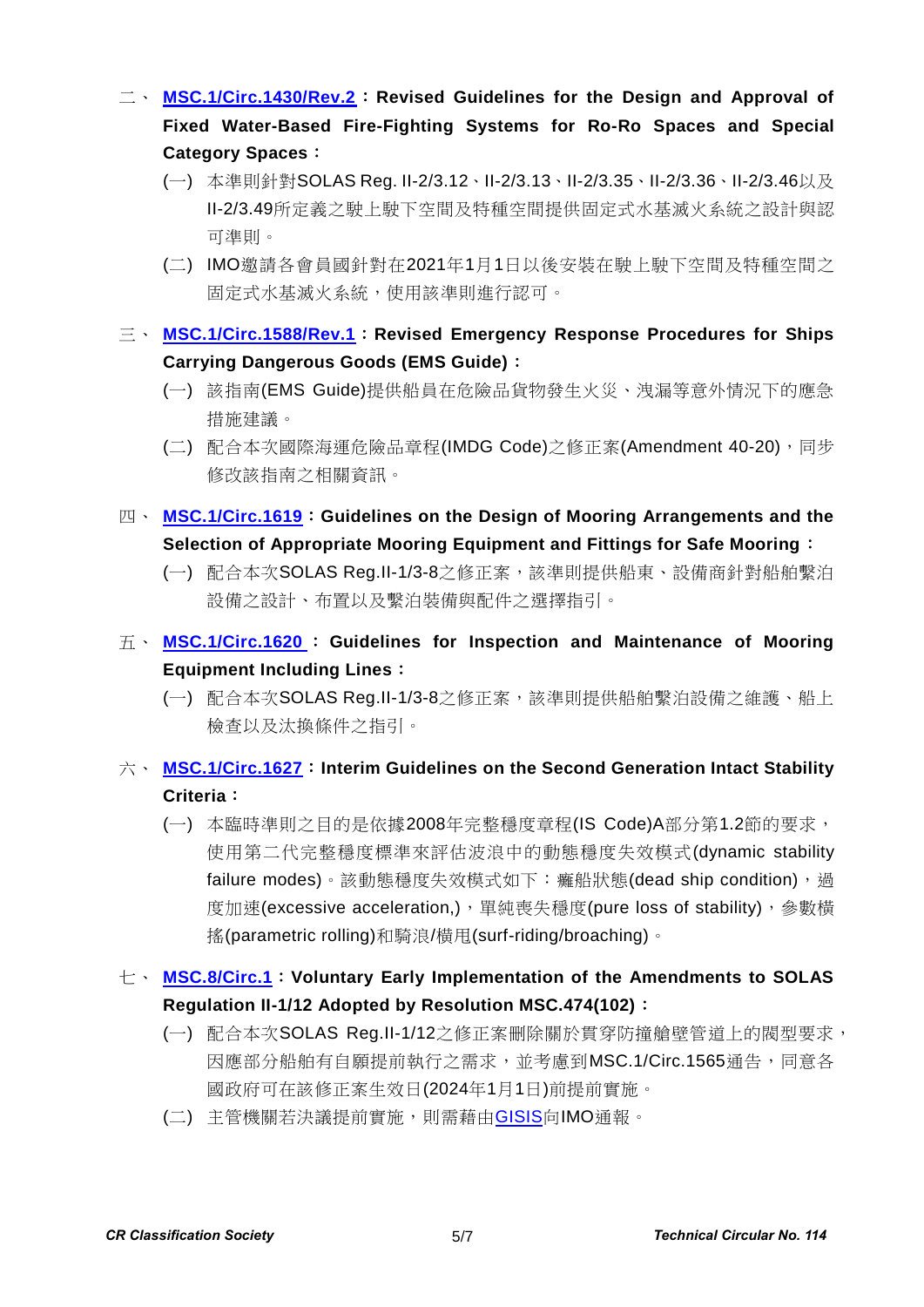- 八、 **[MEPC.1/Circ.889](https://www.crclass.org/chinese/download/ti-tc/114/2-8%20MEPC.1-Circ.889%20-%202020%20Guidelines%20For%20On%20Board%20Sampling%20Of%20Fuel%20Oil%20Intended%20To%20Be%20UsedOr%20Carried%20For%20Use%20On...%20(Secretariat).pdf)**:**2020 Guidelines for on Board Sampling of Fuel Oil Intended to be Used or Carried for Use on Board a Ship**:
	- (一) 為確保燃油取樣人員以及船舶之安全,IMO制定一商定之取樣方法,用以驗證船 上預計使用(Intended to be Used)以及為使用而載運(Carried for Use)之燃油硫 含量符合防止船舶污染國際公約附錄VI(MARPOL annex VI)之規定。
	- (二) 該通告針對於燃油輸送系統取樣以及於燃油艙櫃中取樣兩種情況,提供應注意事 項、取樣點之布置、清潔、取樣設備要求等指引,並建議於燃油艙櫃中取樣時應 依據[MEPC.1/Circ.864/Rev.1](https://www.crclass.org/chinese/download/ti-tc/114/2-9%20MEPC.1-Circ.864-Rev.1.pdf)通告進行取樣。
	- (三) 上述取樣點之布置應滿足以下要求:
		- (1) 安全且易於到達;
		- (2) 取樣點之位置應具有適當保護設施避免高溫或電氣設備之影響,且該保護設 施亦應足夠堅固,以避免取樣時燃油洩漏或噴濺至高溫表面或電氣設備;
		- (3) 取樣連接處應提供承接業置或是排泄孔,以蒐集洩漏之燃油或將其排放至排 洩櫃(drain tank)或其他安全的區域。
	- (四) 取樣樣品之外部標示,應包含取樣位置、燃油交貨單之內容、取樣日期及港口名 稱、船名及IMO編號、密封標示、檢查員以及船舶代表之簽名。

# 參 中華民國重要通告

- 一、 [聯合國安全理事會北韓制裁委員會受制裁船隻清單及航港局配合聯合國北韓制裁決議](https://www.motcmpb.gov.tw/Information/Detail/cfc09406-61f5-4462-a7ee-4bb3de2fdab0?SiteId=1&NodeId=103) [關注船舶清單公告,](https://www.motcmpb.gov.tw/Information/Detail/cfc09406-61f5-4462-a7ee-4bb3de2fdab0?SiteId=1&NodeId=103)中華民國**110**年**2**月**20**日。
- 二、 預告修正[「船舶法」](https://odmdoc.motc.gov.tw/IFDEWebBBS_MOTC/ExternalBBS.aspx?ThirdDocId=110RD01132)部分條文草案,中華民國**110**年**3**月**10**日。
- 三、 船舶保全警報系統**(SSAS)**航政主管機關之電子信箱**[safeprinter@motcmpb.gov.tw](mailto:safeprinter@motcmpb.gov.tw)**, 聯繫管道請洽航港局航安組海難救護科 **(02)8978-2565**、**(02)8978-2563**。

# 肆 巴拿馬重要通告

- 一、 **[MMN-08/2021](https://www.crclass.org/chinese/download/ti-tc/114/4-1%20MMN-08-2021-Safety-and-Health-on-board-Responsibilities-of-the-Shipowners-and-Operating-Companies.2021-1.pdf)**:**"Safety and Health on board- Responsibilities of the Shipowners and Operating Companies"**:
	- (一) 為減少海上航行之風險,巴拿馬海事局(PMA)針對酒精及毒品濫用、船員疲勞、 愛滋病、危險貨物裝載以及壓艙水等議題,制定本準則供船舶所有人及營運人使 用,並要求應針對上述議題以及其他船上風險制定相關規定。
- 二、 **[MMC-339](https://www.crclass.org/chinese/download/ti-tc/114/4-2%20MMC-339-MEDICINE-CHEST-AND-MEDICAL-EQUIPMENT.MARCH_.2021-rev.RB_.pdf)**: **"Medicine Chest and Medical Equipment"**:
	- (一) 巴拿馬海事局發布本通告,要求船東應確認船上醫療箱備之內容物滿足本通告之 要求,本次新增對於氧氣供應設備之建議,如下表:

| <b>Recommended Item</b>                                          | <b>Quantity per 10 crew</b> |
|------------------------------------------------------------------|-----------------------------|
| • Portable oxygen set, complete, containing                      |                             |
| $\bullet$ 1 oxygen cylinder, 2 1/200 bar                         |                             |
| • 1 spare oxygen cylinder, 2 1/200 bar                           |                             |
| • Pressure regulating unit and flow meter with tubes such that   |                             |
| ship's industrial oxygen can also be used                        |                             |
| • disposable face masks of choice including simple face mask and |                             |
| non-rebreathing mask                                             |                             |